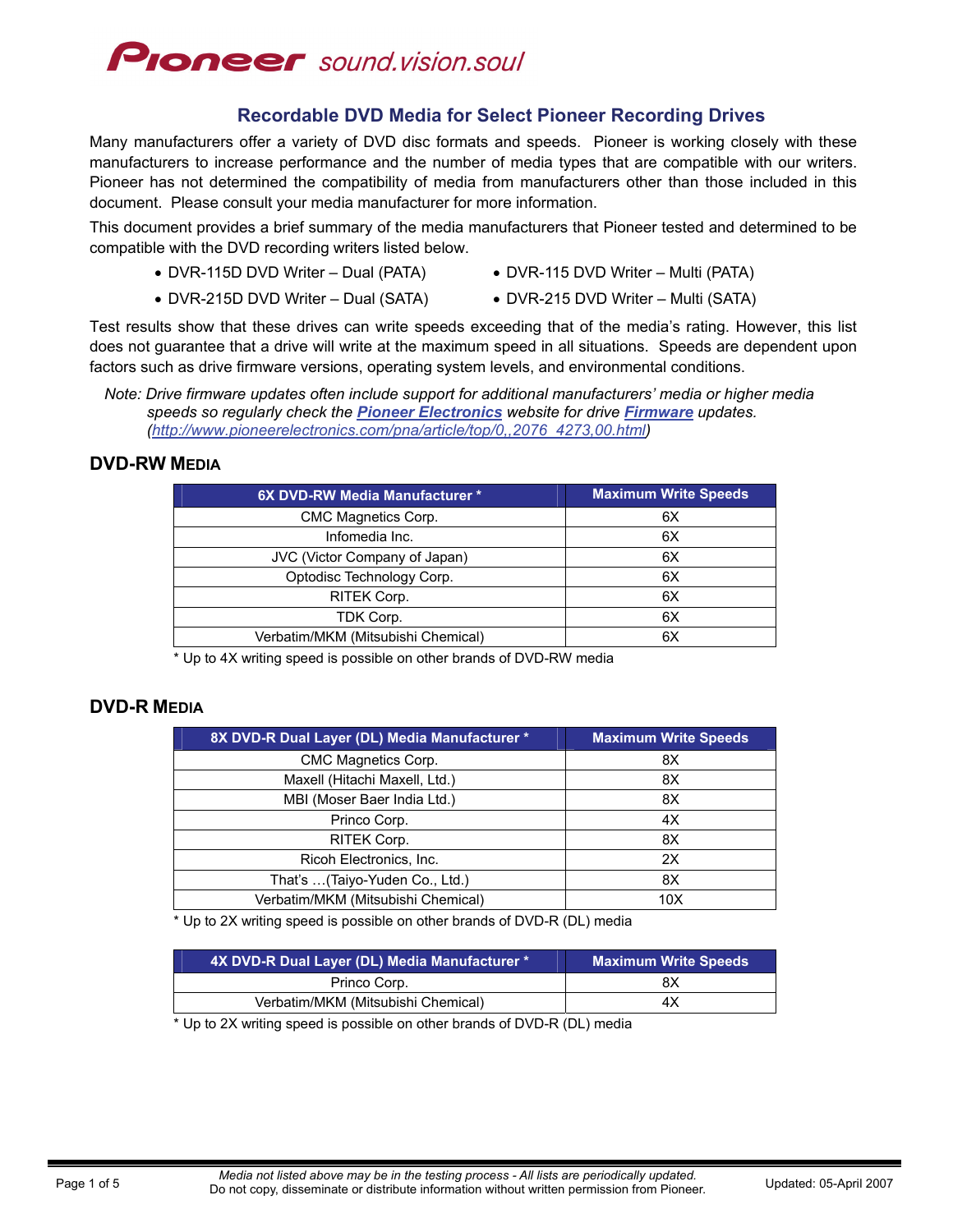# **PIONEEF** sound.vision.soul

| 16X DVD-R Media Manufacturer *      | <b>Maximum Write Speeds</b> |
|-------------------------------------|-----------------------------|
| AMC (Advanced Media Corp.)          | 16X                         |
| BeAll Developers, Inc.              | 16X                         |
| CMC Magnetics Corp.                 | $12X \sim 18X$              |
| Daxon Technology Inc. (Acer)        | 16X~18X                     |
| DST (Digital Storage Technology)    | 12X                         |
| E-TOP Navigator Technology Inc.     | 16X                         |
| FTI (Falcon Technologies Int'l)     | 18X                         |
| Fuji Photo Film Co., Ltd.           | 18X                         |
| GIGASTORAGE Corp.                   | 16X                         |
| Infomedia Inc.                      | 12X                         |
| InfoSource, inc.                    | 18X                         |
| Interaxia Digital Storage Materials | 12X                         |
| KING DISC Technology Corp.          | 12X                         |
| LG Electronics Inc.                 | 12X                         |
| <b>LEAD DATA Inc.</b>               | 18X                         |
| Maxell (Hitachi Maxell, Ltd.)       | 18X                         |
| MBI (Moser Baer India Ltd.)         | 16X~18X                     |
| MJC (Megan Media Holdings Berhad)   | 18X                         |
| Must Technology Co. Ltd.            | 18X                         |
| Optodisc Technology Corp.           | 16X                         |
| POSTECH Corp.                       | 16X                         |
| Princo Corp.                        | 18X                         |
| Prodisc Technology Inc.             | 18X                         |
| RITEK Corp.                         | $12X - 18X$                 |
| Sony Corp.                          | 16X                         |
| TDK Corp. (Media ID: TTG02)         | 18X                         |
| That's (Taiyo-Yuden Co., Ltd.)      | 20X                         |
| TMI (Thai Media Industries)         | 18X                         |
| Umedisc Ltd.                        | 18X                         |
| Verbatim/MKM (Mitsubishi Chemical)  | 20X                         |
| Videolar                            | 18X                         |
| Wealth Fair investments, Inc.       | 16X                         |

\* Up to 4X writing speed is possible on other brands of 16X DVD-R media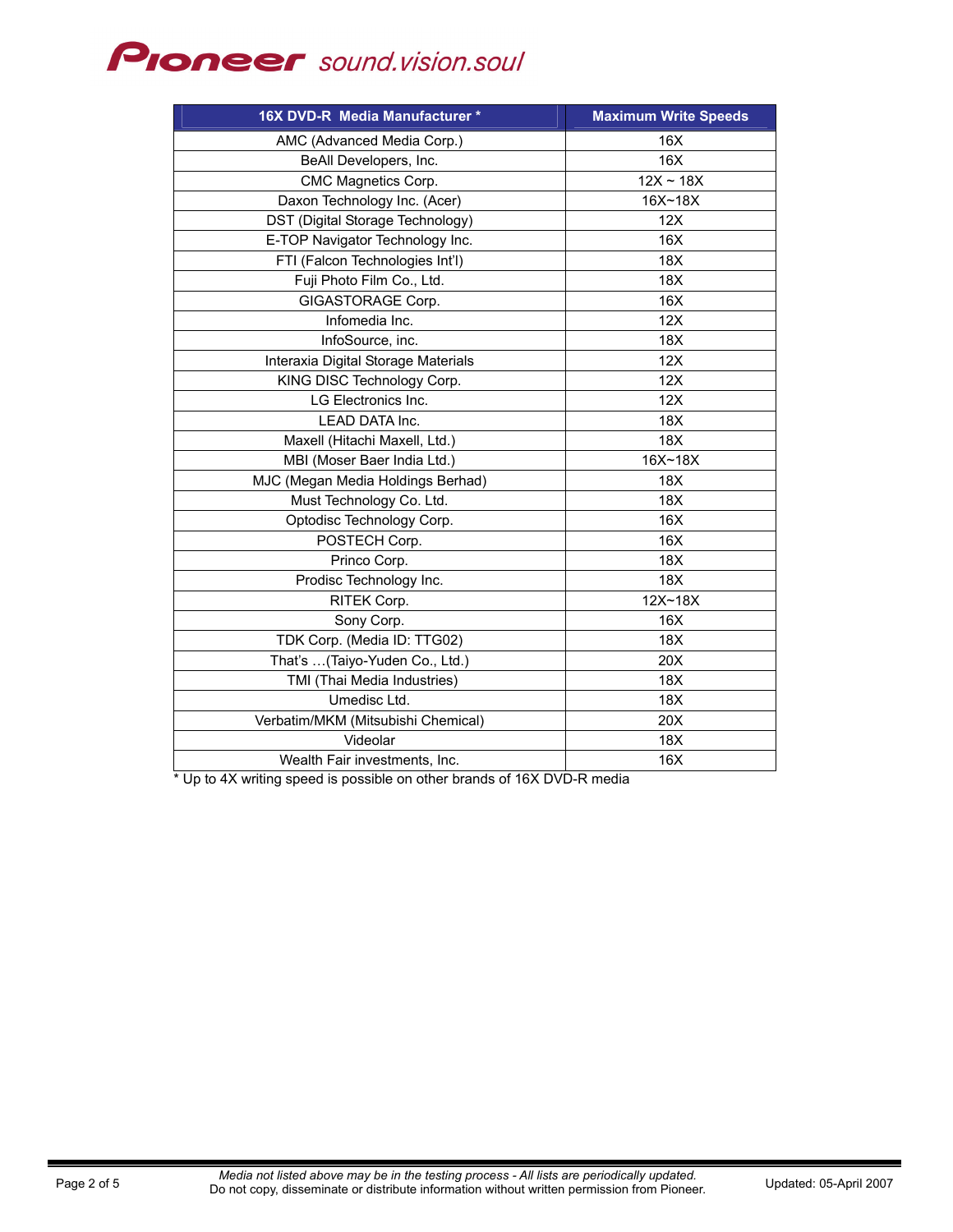## **Proneer** sound.vision.soul

| 8X DVD-R Media Manufacturer *        | <b>Maximum Write Speeds</b> |
|--------------------------------------|-----------------------------|
| AMC (Advanced Media Corp.)           | 8X                          |
| CMC Magnetics Corp.                  | 8X                          |
| Daxon Technology, Inc. (Acer)        | 8X                          |
| <b>DDT</b>                           | 8X                          |
| DST (Digital Storage Technology)     | 8X                          |
| E-TOP Navigator Technology Inc.      | 8X                          |
| Fuji Photo Film Co., Ltd.            | 8X                          |
| GIGASTORAGE Corp.                    | 8X                          |
| Infomedia Inc.                       | 8X                          |
| Infosmart Technology Ltd.            | 8X                          |
| InfoSource, inc.                     | 8X                          |
| Interaxia Digital Storage Materials  | 8X                          |
| KING DISC Technology Corp.           | 8X                          |
| LEAD DATA Inc.                       | 8X                          |
| LG Electronics inc.                  | 8X                          |
| MJC (Megan Media Singapore Pte Ltd.) | 8X                          |
| Maxell (Hitachi Maxell, Ltd.)        | 12X                         |
| Must Technology Co. Ltd.             | 8X                          |
| Optodisc Technology Corp.            | 8X                          |
| POSTECH Corp.                        | 8X                          |
| Princo Corp.                         | 8X                          |
| Prodisc Technology Inc.              | 8X                          |
| RITEK Corp.                          | 8X                          |
| Sony Corp.                           | 12X                         |
| TCL Corp.                            | 8X                          |
| TDK (Media ID: TTG02)                | 6X                          |
| TDK (Media ID: TTH01)                | 12X                         |
| TMI (Thai Media Industries)          | 8X                          |
| That's  (Taiyo-Yuden Co., Ltd.)      | 12X                         |
| Umedisc Ltd.                         | 6X                          |
| Vanguard Disc Inc.                   | 8X                          |
| Verbatim/MKM (Mitsubishi Chemical)   | 8X                          |
| Videolar                             | 8X                          |

\* Up to 4X writing speed is possible on other 8X DVD-R media brands

### **+RW MEDIA**

| 8X DVD+RW Media Manufacturer *     | <b>Maximum Write Speeds</b> |
|------------------------------------|-----------------------------|
| CMC Magnetics Corp.                | $3/3X-6X$                   |
| Daxon Technology, Inc. (Acer)      | $3.3X-6X$                   |
| Infomedia Inc.                     | $3.3X-6X$                   |
| MBI (Moser Baer India Ltd.)        | 3.3X                        |
| Optodisc Technology Corp.          | $3.3X - 8X$                 |
| <b>Philips Electronics</b>         | $3.3X-6X$                   |
| Prodisc Technology Inc.            | 3.3X                        |
| Ricoh Electronics, Inc.            | $3.3X-8X$                   |
| RITEK Corp.                        | $3.3X-8X$                   |
| Sony Corp.                         | $3.3X-8X$                   |
| Verbatim/MKM (Mitsubishi Chemical) | $3.3X-8X$                   |

\* Up to 3.3X writing speed is possible on other brands of +R (DL) media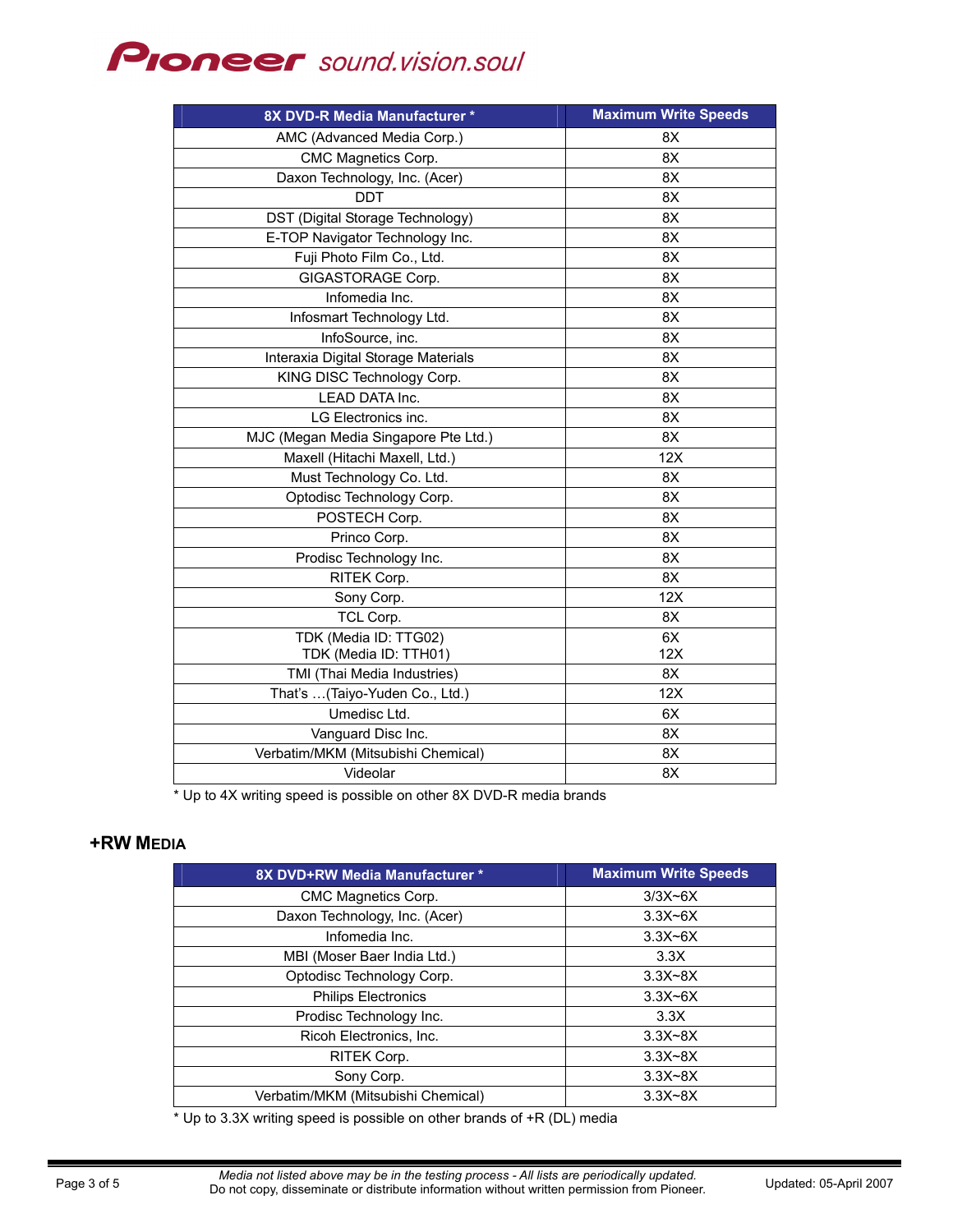## **PIONEEF** sound.vision.soul

#### **+R MEDIA**

| 16X DVD+R Double Layer (DL) Media Manufacturer * | <b>Maximum Write Speeds</b> |
|--------------------------------------------------|-----------------------------|
| Ricoh Electronics, Inc.                          | 4X                          |
|                                                  |                             |
| 8X DVD+R Double Layer (DL) Media Manufacturer *  | <b>Maximum Write Speeds</b> |
| CMC Magnetics Corp.                              | 8X                          |
| FTI (Falcon Technologies Int'l)                  | 8X                          |
| MBI (Moser Baer India Ltd.)                      | 8X                          |
| Princo Corp.                                     | 8X                          |
| Ricoh Electronics, Inc.                          | 8X                          |
| RITEK Corp.                                      | 8X                          |
| Umedisc Ltd.                                     | 8X                          |
| Verbatim/MKM (Mitsubishi Chemical)               | 10 <sub>X</sub>             |

\* Up to 2.4X writing speed is possible on other brands of +R (DL) media

| 16X DVD+R Media Manufacturer *       | <b>Maximum Write Speeds</b> |
|--------------------------------------|-----------------------------|
| BeAll Developers, Inc.               | 12X                         |
| CMC Magnetics Corp.                  | 18X                         |
| Daxon Technology, Inc. (Acer)        | 12X~18X                     |
| DST (Digital Storage Technology)     | 12X                         |
| E-TOP Navigator Technology Inc.      | 16X                         |
| Eastgate Technology Ltd.             | 16X                         |
| FTI (Falcon Technologies Int'l)      | 18X                         |
| GIGASTORAGE Corp.                    | 18X                         |
| Infomedia Inc.                       | 18X                         |
| InfoSource, inc.                     | 18 <sub>X</sub>             |
| Interaxia Digital Storage Materials  | 12X                         |
| LEAD DATA Inc.                       | 18X                         |
| LG Electronics Inc.                  | 18X                         |
| Maxell (Hitachi Maxell, Ltd.)        | 18X                         |
| MBI (Moser Baer India Ltd.)          | 18X                         |
| MJC (Megan Media Singapore Pte Ltd.) | 18X                         |
| Must Technology Co. Ltd.             | 18 <sub>X</sub>             |
| Optodisc Technology Corp.            | 16X                         |
| Philips Electronics                  | 12X                         |
| POSTECH Corp.                        | 6X                          |
| Prodisc Technology Inc               | 18X                         |
| Ricoh Electronics, Inc.              | 12X                         |
| RITEK Corp.                          | 8X~18X                      |
| Sony Corp.                           | 18X                         |
| TDK Corp.                            | 18X                         |
| That's  (Taiyo-Yuden Co., Ltd.)      | 20X                         |
| Umedisc Ltd.                         | 18X                         |
| VDL Groep B.V. ODMS (VDL ODMS)       | 8X                          |
| Verbatim/MKM (Mitsubishi Chemical)   | 20X                         |
| Videolar                             | 12X                         |
| Wealth Fair investments, Inc.        | 16X                         |

\* Up to 4X writing speed is possible on other brands of 16X +R media